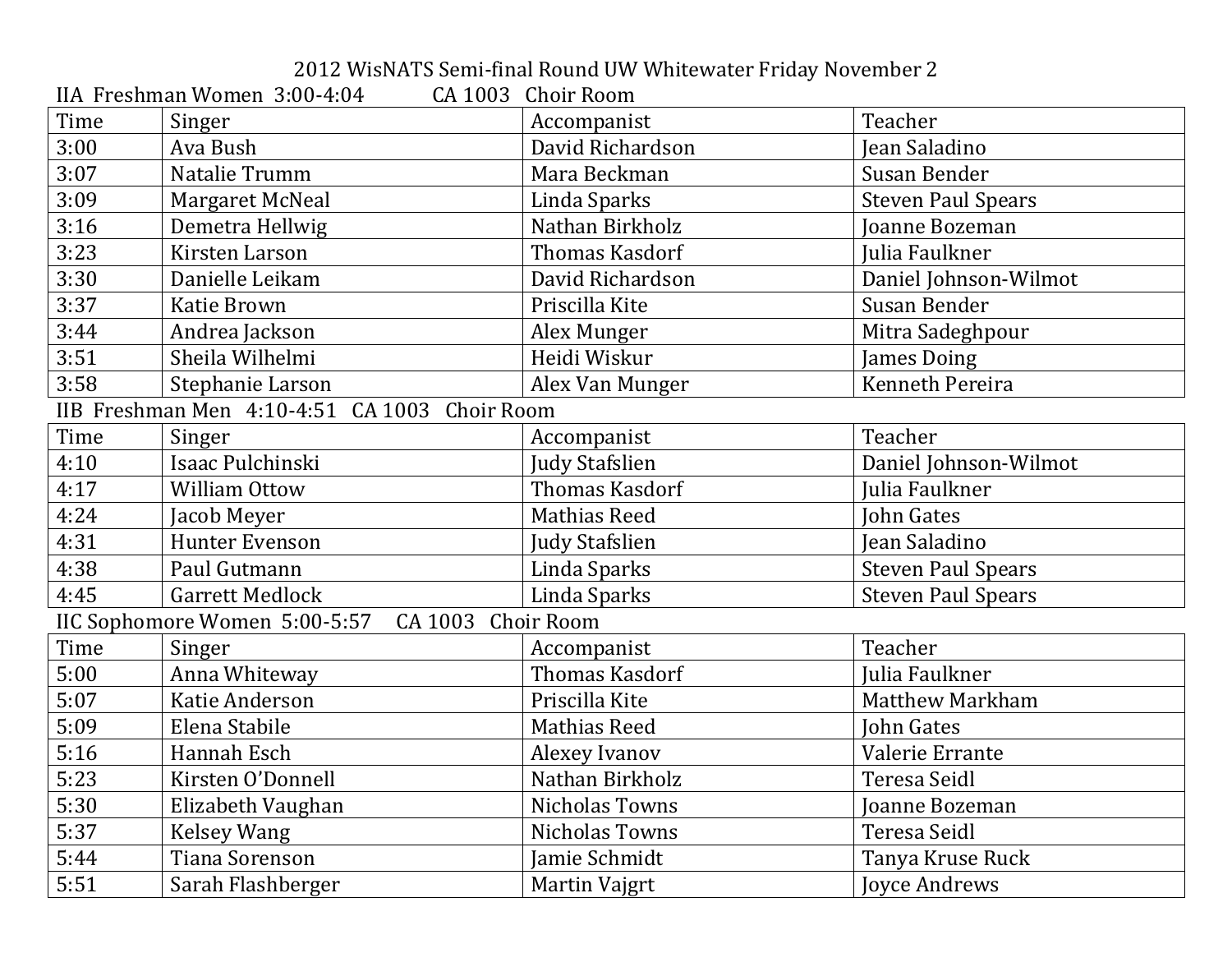IID Sophomore Men 3:10-3:37 CA 1001 Recital Hall

| Time                                              | Singer                                         | Accompanist           | Teacher                   |
|---------------------------------------------------|------------------------------------------------|-----------------------|---------------------------|
| 3:10                                              | Jacob Baker                                    | Alexey Ivanov         | Kurt Ollmann              |
| 3:17                                              | Martin Kulstad                                 | Linda Sparks          | <b>Steven Paul Spears</b> |
| 3:24                                              | <b>Zach Moore</b>                              | Dan Wanamaker         | Elizabeth Petillot        |
| 3:31                                              | Joshua Eidem                                   | Linda Sparks          | <b>Steven Paul Spears</b> |
|                                                   | IIIB Junior Men 3:45-4:28 CA 1001 Recital Hall |                       |                           |
| Time                                              | Singer                                         | Accompanist           | Teacher                   |
| 3:45                                              | David Schoonover                               | Michael Keller        | Susan Bender              |
| 3:52                                              | Alex York (Third)                              | Linda Sparks          | <b>Steven Paul Spears</b> |
| 4:01                                              | <b>Andrew Breuninger</b>                       | Nicholas Towns        | Joanne Bozeman            |
| 4:08                                              | Ian Koziara (First T)                          | Linda Sparks          | <b>Steven Paul Spears</b> |
| 4:15                                              | John (Jack) Canfield (First T)                 | Mathias Reed          | <b>John Gates</b>         |
| 4:22                                              | Jacob Engel                                    | David Richardson      | Daniel Johnson-Wilmot     |
| IIID Senior Men 4:40-5:16<br>CA 1001 Recital Hall |                                                |                       |                           |
| Time                                              | Singer                                         | Accompanist           | Teacher                   |
| 4:40                                              | Raymond Graybar                                | <b>Judy Stafslien</b> | Daniel Johnson-Wilmot     |
| 4:47                                              | Luke Randall                                   | Nicholas Towns        | Kenneth Bozeman           |
| 4:54                                              | <b>Cullen Sutherland</b>                       | Mara Beckman          | <b>Matthew Markham</b>    |
| 5:01                                              | Steven Groth                                   | Heidi Wiskur          | James Doing               |
| 5:08                                              | <b>Aaron Newell</b>                            | David Richardson      | Jean Saladino             |

IIIC Senior Women 3:15- 4:10 Fern Young Terrace

| Time | Singer             | Accompanist       | Teacher               |
|------|--------------------|-------------------|-----------------------|
| 3:15 | Ariana Douglas     | Thomas Kasdorf    | Julia Faulkner        |
| 3:22 | Olivia Pogodzinski | Thomas Kasdorf    | James Doing           |
| 3:29 | Victoria Wood      | Nicholas Towns    | Joanne Bozeman        |
| 3:36 | Emily Klink        | Alex Munger       | Mitra Sadeghpour      |
| 3:43 | Chelsea Betz       | Michael Keller    | Susan Bender          |
| 3:50 | Anna Valcour       | Jonathan Gmeinder | Joanne Bozeman        |
| 3:57 | Michelle Saxton    | Marshall Cuffe    | Joanne Bozeman        |
| 4:04 | Leah Ambrose       | David Richardson  | Daniel Johnson-Wilmot |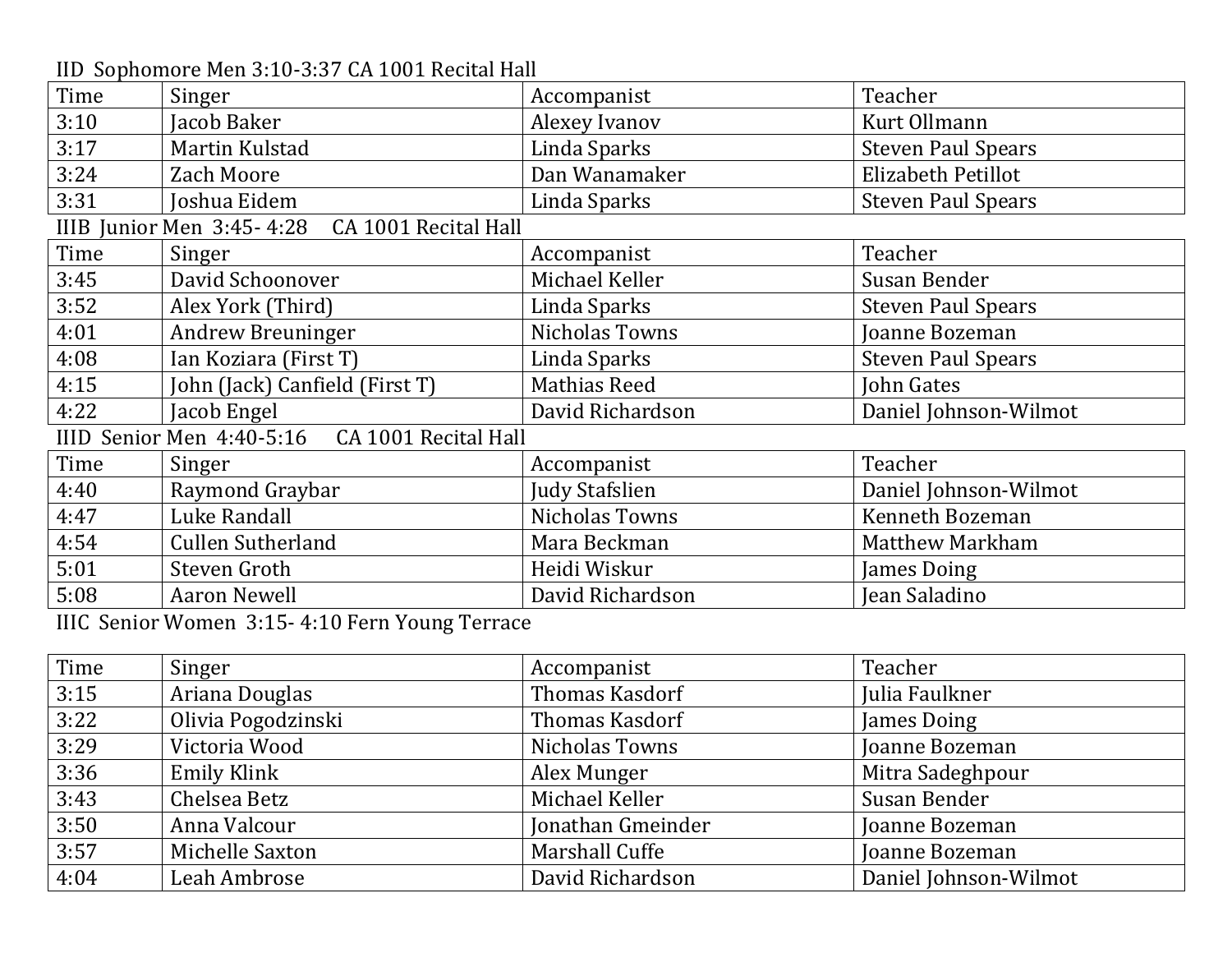## IV A/B Adult 4:15-5:03 Fern Young Terrace

| Time                                                                                                                                                                                                                                                                                                                                                                                                   | Singer                | Accompanist           | Teacher                    |
|--------------------------------------------------------------------------------------------------------------------------------------------------------------------------------------------------------------------------------------------------------------------------------------------------------------------------------------------------------------------------------------------------------|-----------------------|-----------------------|----------------------------|
| 4:15                                                                                                                                                                                                                                                                                                                                                                                                   | Aidan Smerud          | <b>Judy Stafslien</b> | Daniel Johnson-Wilmot      |
| 4:22                                                                                                                                                                                                                                                                                                                                                                                                   | Zachary Glaeser       | <b>Martin Vajgrt</b>  | Nathan Krueger             |
| 4:29                                                                                                                                                                                                                                                                                                                                                                                                   | Maria Payant          | Callie Soddy          | Joyce Andrews              |
| 4:36                                                                                                                                                                                                                                                                                                                                                                                                   | Naiza Delica          | Jamie Schmidt         | Tanya Kruse Ruck           |
| 4:43                                                                                                                                                                                                                                                                                                                                                                                                   | Benjamin James        | Sarah Gehrenbeck      | Brygida Bziukiewicz- Kulig |
| 4:50                                                                                                                                                                                                                                                                                                                                                                                                   | <b>Chelsey Rogers</b> | David Richardson      | Daniel Johnson-Wilmot      |
| 4:57                                                                                                                                                                                                                                                                                                                                                                                                   | Jon Westbrook         | Martin Vajgrt         | Nathan Krueger             |
| $\mathbf{v}$ $\mathbf{v}$ $\mathbf{v}$ $\mathbf{v}$<br>$\mathbf{v}$ and $\mathbf{v}$ and $\mathbf{v}$ and $\mathbf{v}$ and $\mathbf{v}$ and $\mathbf{v}$ and $\mathbf{v}$ and $\mathbf{v}$ and $\mathbf{v}$ and $\mathbf{v}$ and $\mathbf{v}$ and $\mathbf{v}$ and $\mathbf{v}$ and $\mathbf{v}$ and $\mathbf{v}$ and $\mathbf{v}$ and $\mathbf{v}$ and<br>$\equiv$ $\sim$ $\sim$ $\sim$ $\sim$ $\sim$ |                       |                       |                            |

IIIA Junior Women 5:09-6:24 Fern Young Terrace

| Time                                                                                                             | Singer                 | Accompanist           | Teacher               |
|------------------------------------------------------------------------------------------------------------------|------------------------|-----------------------|-----------------------|
| 5:09                                                                                                             | <b>Avery Boettcher</b> | David Richardson      | Ann Elise Schoenecker |
| 5:16                                                                                                             | Kaitlin Topinka        | Jamie Schmidt         | Tanya Kruse Ruck      |
| 5:23                                                                                                             | Zoie Reams             | Elizabeth Vaughan     | John Gates            |
| 5:30                                                                                                             | Graycen Gardner        | Nicholas Towns        | Joanne Bozeman        |
| 5:37                                                                                                             | Hannah St. Amant       | David Richardson      | Jean Saladino         |
| 5:44                                                                                                             | Lydia Eiche            | <b>Thomas Kasdorf</b> | Mimmi Fulmer          |
| 5:51                                                                                                             | Audra Fuchsel          | <b>Judy Stafslien</b> | Daniel Johnson-Wilmot |
| 5:58                                                                                                             | <b>Caitlin Miller</b>  | <b>Thomas Kasdorf</b> | Julia Faulkner        |
| 6:10                                                                                                             | Anna Parks             | David Richardson      | Daniel Johnson-Wilmot |
| 6:17                                                                                                             | Lauren Koeritzer       | Nathan Birkholz       | Teresa Seidl          |
| $\alpha$ if it is a state of $\alpha$<br>$\mathbf{r}$<br>$\sim$ $\sim$ $\sim$ $\sim$ $\sim$ $\sim$ $\sim$ $\sim$ |                        |                       |                       |

IIE Lower College Musical Theater Women 3:00-3:43 CA 1016 Barnett

| Time | Singer                | Accompanist           | Teacher             |
|------|-----------------------|-----------------------|---------------------|
| 3:00 | Peyton Oseth          | Naiza Delica          | Tanya Kruse Ruck    |
| 3:07 | Mackenzie Curran      | Chelsey Spaeth        | Karla Hughes        |
| 3:09 | Katharine Geertsen    | <b>Chelsey Spaeth</b> | Karla Hughes        |
| 3:16 | Sheridan Hearn        | Nick Arceo            | Karla Hughes        |
| 3:23 | Kaitlyn Gravely       | Xian Jin Huang        | Amy Haines          |
| 3:30 | Katrin Schwaber       | Xian Jin Huang        | <b>Corinne Ness</b> |
| 3:37 | <b>Emily Ragsdale</b> | Nick Arceo            | Karla Hughes        |